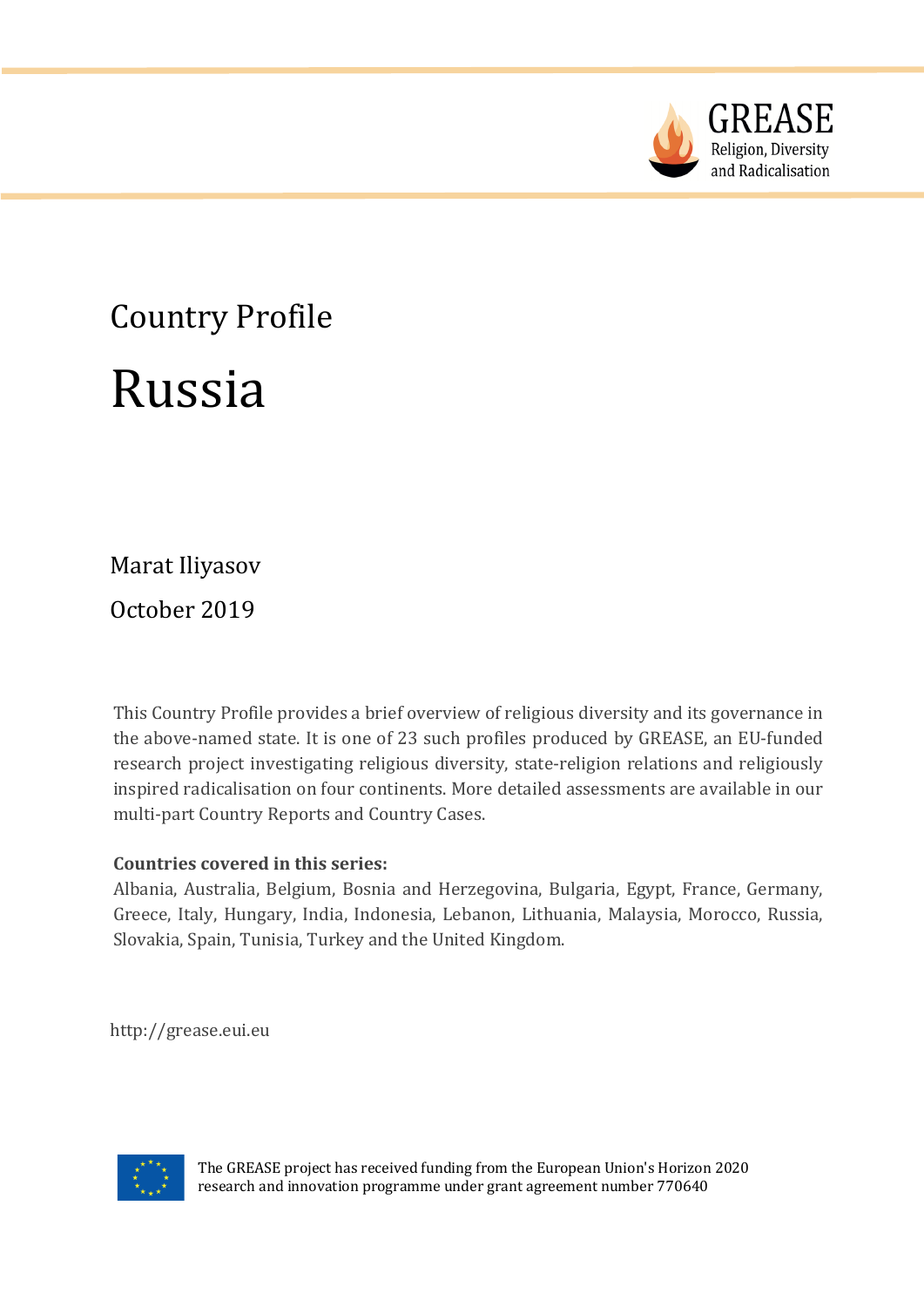Total population: 146.8 million

# **Religious affiliation (percent)**

| <b>Russian Orthodox Christianity</b> | 74 |
|--------------------------------------|----|
| <b>Islam</b>                         |    |
| Atheism                              |    |
| Catholicism, Protestantism           | 2  |
| Judaism                              |    |
| Other                                |    |
| No affiliation                       |    |

Source: Levada-centre. Russians about religion. https://www.levada.ru/2013/12/24/rossiyane-o-religii/

## **Role of religion in state and government**

Formally, Russia is a secular country. However, the large number of believers (see table above) make it impossible for the state to ignore religion. This is evident at the highest political level. The country's political leaders regularly attend important Christian religious services. They also demonstrate respect to Muslims, Russia's second largest community of believers, congratulating them during their religious celebrations. Moreover, the state involves the two main religions into its foreign affairs. For instance, while attempting to secure a membership in the organization Islamic Conference, Mr. Putin claimed that "Russia is a Muslim country".<sup>i</sup>

However, Russian Orthodox Christianity in this sense has a more important role. The state uses it in its attempts to mobilize the wide network of Soviet expats to influence the population of neighboring countries. In 2014 Russian state TV broadcast an address by Patriarch Kirill in which he stated: The "Russian world is a particular civilization, to which belong the peoples who call themselves by the different names  $-$  the Russians, the Ukrainians, the Byelorussians."ii Russia also stressed unity through the Orthodox Church in its affairs with Ukraine and Georgia, when both those countries decided on their pro-western political course. During military missions religious authorities bless Russian weapons and personnel before deployment and conduct special services for the victory.

In domestic affairs, the role of religion is rather minimal. It is considered a tool to help keep control over the population. Hence, there is a high level of collaboration with the state security services. The success in such collaboration can be explained by the long years of the state control over the religion executed by the Soviet Union (Souleimanov 2015). 

Thus, the religious institutions in Russia can hardly be considered independent. They are rather an important tool of the government in its domestic and international affairs.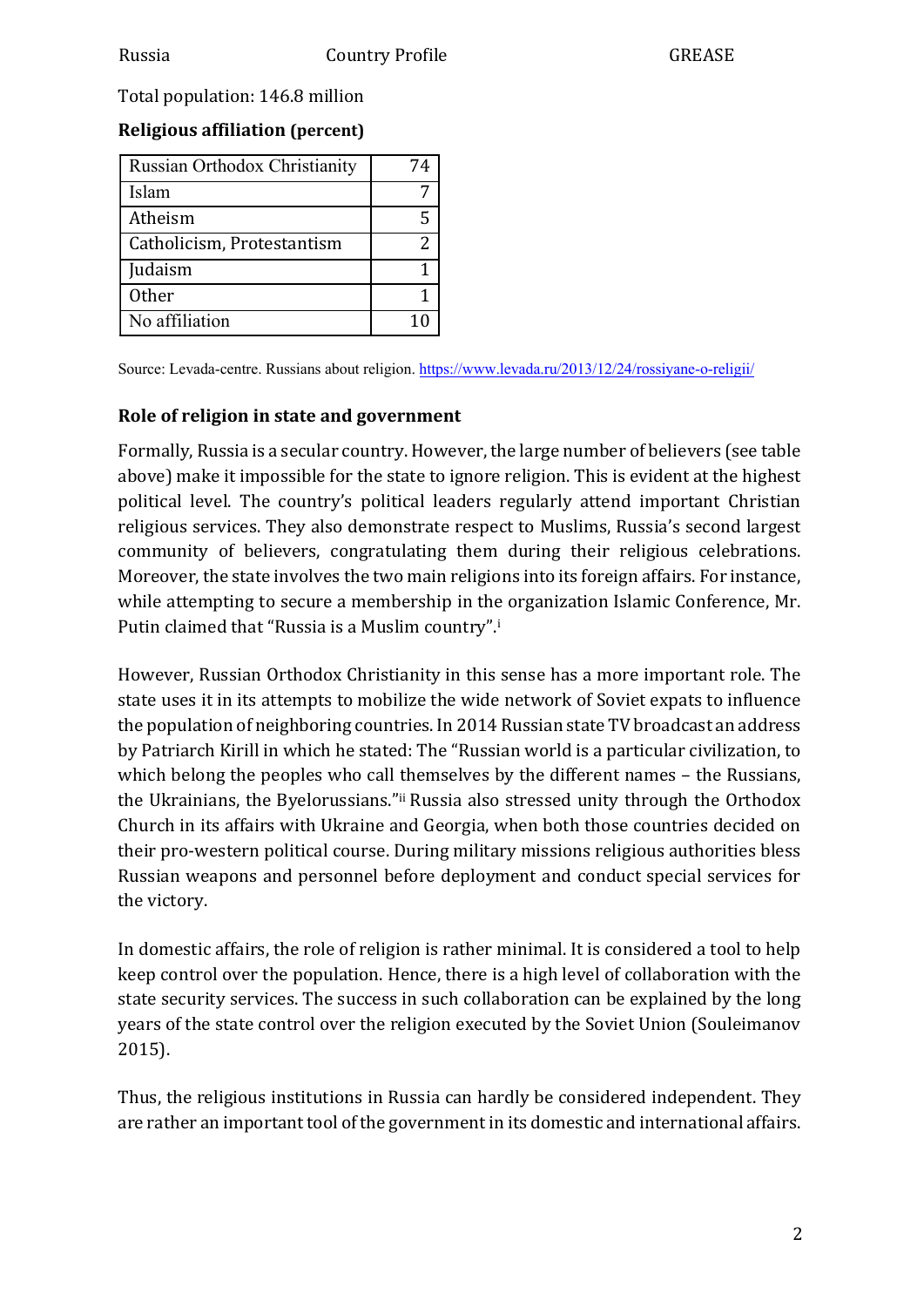#### **Freedom of religion**

Officially, Russian citizens and inhabitants are free in their choice of religious beliefs. This right is ensured by the Constitution (Article 14). However, some religions are less regulated than others. The broad formulations found in Russian law allow this flexibility. For instance, the restriction to propagate anything that creates social, racial, national or religious hatred made it possible to prohibit the publishing and spreading of Islamic literature (Gordeev 2015). An opinion expressed by one Russian human right activists illustrates this situation:

"If the police or FSB (Russian special service) wants to build a case against somebody accusing him or her in spreading extremist literature, they need to prove that the literature is extremist. So they search for an expert, who can confirm this. They already have their pool of "experts", who do this for them. If no one is available at the hand, they try to trick independent experts. Usually, they do it by asking their opinion about an excerpt, taking it out of context and then the label the whole text as "extremist". That's how sometimes a scholarly book ends up in the list of extremist literature and the author of it ends up in court..." (Moscow 18/03/2019).

Russia is a federal state and some regions (usually autonomous republics) are allowed to have their own legislation, which should not contradict the Federal Law. This possibility results in differing local laws, attitudes towards the religious communities, and the actions of the law enforcement bodies regulating their activities. For instance, two Volga "Muslim" autonomous areas - Bashkortostan and Tatarstan - are preoccupied with the activities of "Hizb ut-Tahrir" and "Tablighi Jamaat". Despite relatively small numbers of followers and their non-aggressive approach in spreading their beliefs, the organizations are forbidden in Russia. However, the adherents of Salafism, the branch of Islam which is considered the main threat in the North Caucasian republics, feel quite free there.

In contrast to the Volga region, those who practice Salafi Islam in the North Caucasus are under constant threat of being detained or killed. Particularly strict measures against this branch of Islam are empowered in Chechnya, Dagestan, and Kabardino-Balkaria. Ingushetia and other republics of the North Caucasus have a more tolerant approach, towards Salafists.

It must be acknowledged that non-Muslim believers can also fall victim to repression. Especially vulnerable are those branches that do not belong to the main Orthodox Church.

In summary, despite the official declaration that people in Russia are free in their religious choices, the state is very selective in its tolerance. The believers that do not follow the officially supported religions risk persecution and repressions.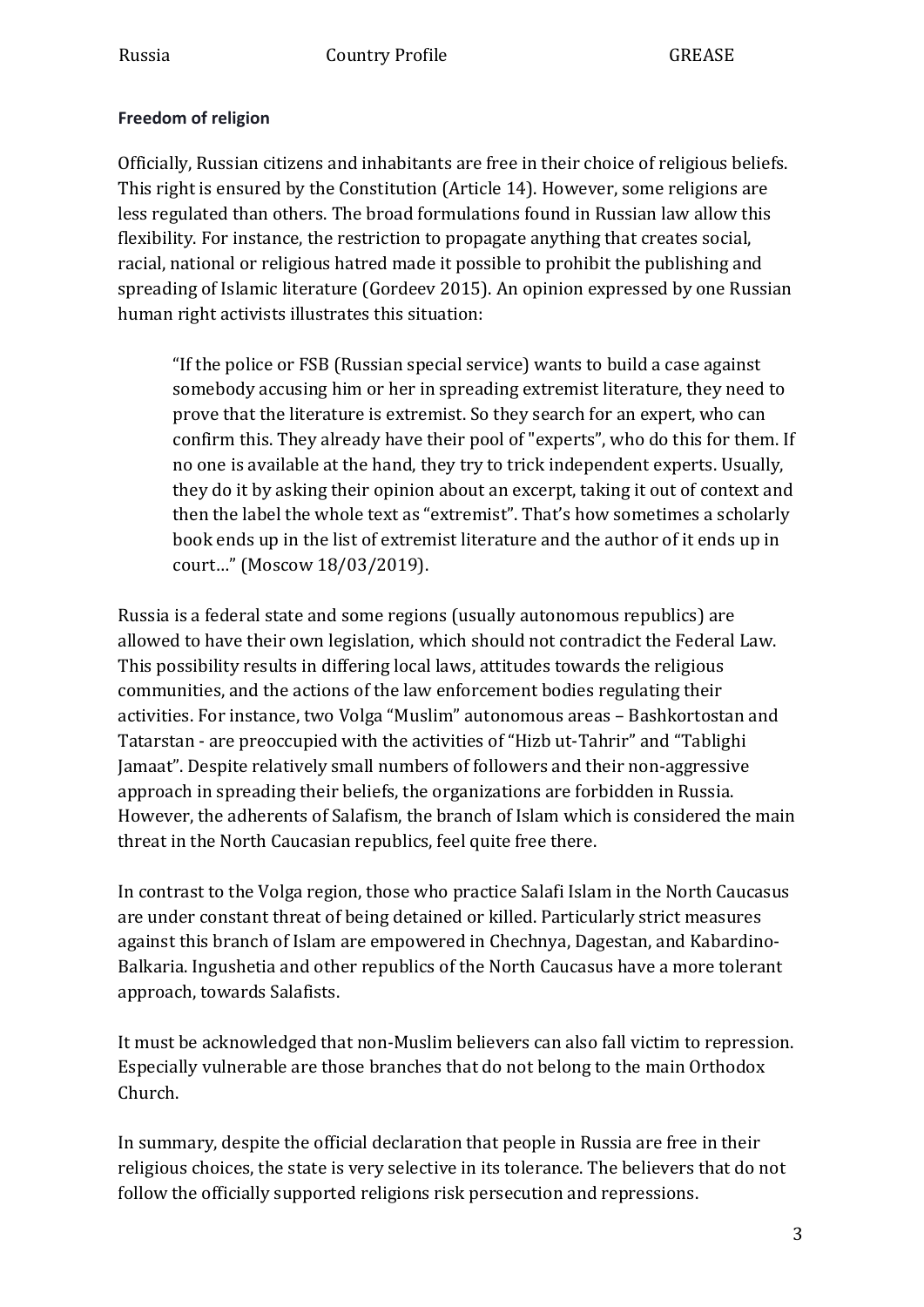# **Religiously inspired radicalisation**

Contrary to what might be imagined, cases of religiously inspired violence do not happen very often in Russia. The country witnessed the appearance of religiously radicalised movements only at the beginning of the 20th century when the Ultra-Orthodox movement "The Black Hundred" organized pogroms against Russian Jews. The movement was short-lived, but it found its continuation in the 1980s when "The Society of Memory" appeared, spreading nationalist ideology and antisemitism.

Radicalisation then surged during the First Chechen War (1994-1996). The declaration of jihad by the Chechen side attracted volunteers from Arab countries, who contributed to the Islamisation of the conflict. However, this dimension is often exaggerated in western scholarship. For instance, in his book *Russia's Islamic Threat* (2007) Hahn interprets the Russo-Chechen conflict almost exclusively within the frame of religious terrorism. In fact, as other studies demonstrate, Islam played rather a functional role for the Chechen fighters (see Moore and Tumelty 2008, Wilhelmsen 2005). Mostly, the religion was used to mobilize the population, to attract funds, and to receive political support from Muslim countries. The later Islamisation of the conflict happened due to the efforts of the Arab volunteers. They managed to boost the importance of the Islamists' agenda in the conflict, which at the beginning was largely secular. This transformation of the conflict is tracked down very well by Speckhard and Akhmedova (2006). 

All in all, it can be concluded that religiously-inspired radicalisation is rather a consequence of other issues that people face in their quotidian life. These issues can be broadly united into four categories: socio-economic, socio-political, culturalideological, and personal-psychological.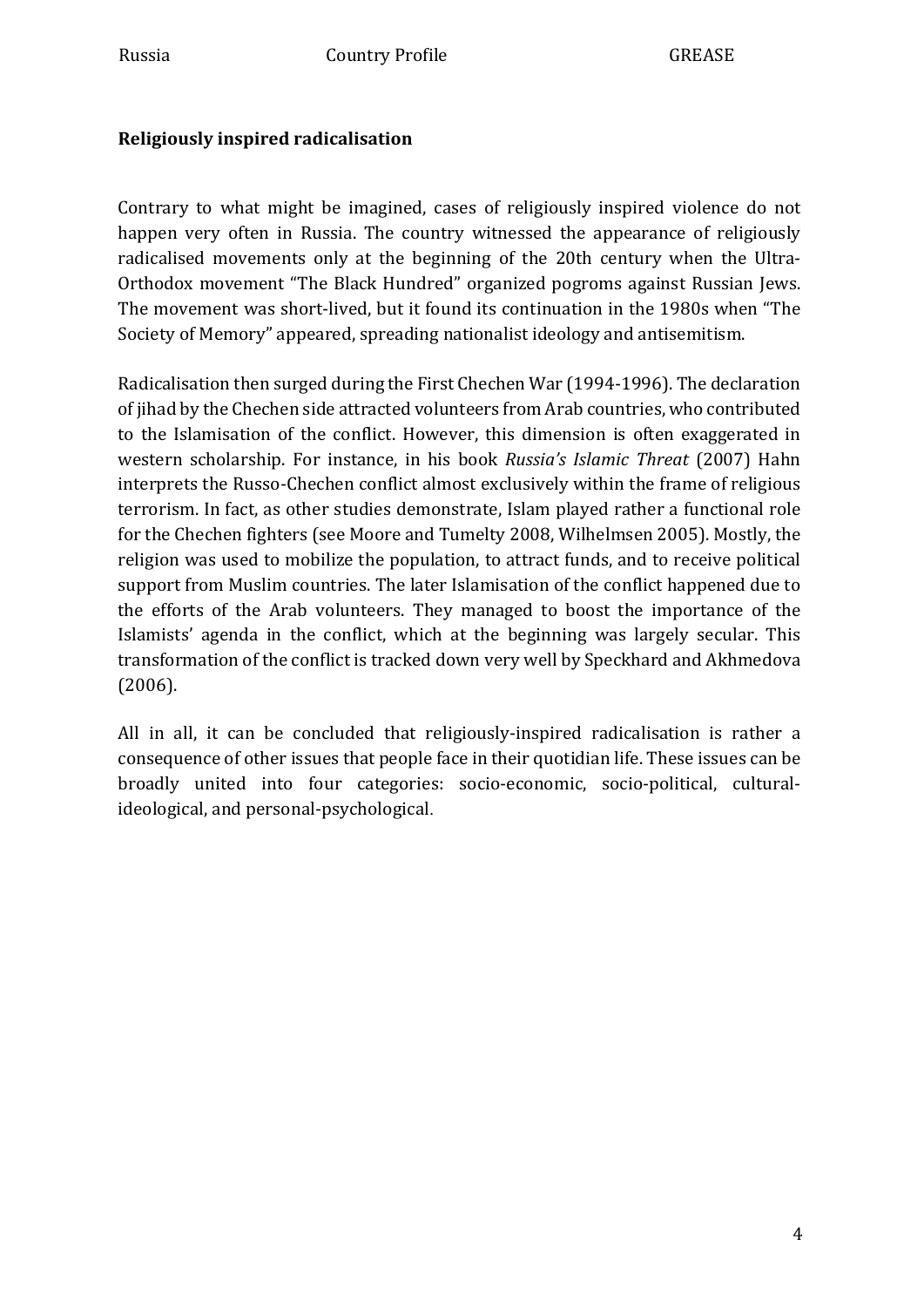#### **Religious diversity governance assessment**

State governance of religion differs from region to region. Even though the Constitution of the Russian Federation and the federal laws are supposed to ensure the same rights to the people everywhere, the local administrations often interpret the Federal legal norms quite freely. This results in different consequences for the believers. For instance, the Salafi branch of Islam can be practiced freely in Tatarstan, while in the North Caucasus followers of this branch of Islam can be accused of religious extremism and severely punished. Exterior attributes such as a beard or short trousers are regarded as suspect. Salafi organizations and mosques can be closed without any legal basis. 

The loose interpretation of the federal laws can be seen in other cases too. For instance, the norms of the Federal Law N273 "About education in the Russian Federation" are ignored in Chechen Republic. The law (adopted in 2013) foresees a possibility for the pupils to study religion in the school. It also ensures the option to choose a religious course of preference (Christianity, Islam, Judaism, and Buddhism) or, alternatively, the class of ethics. None of these are followed in Chechnya, where the teaching of Sufi Islam was made compulsory in the schools.

In general, the situation is improving. The number of places designated for believers in public places (airports, train stations, offices) is growing. People can freely express their religious belonging through following a certain dress-code or by carrying religious attributes, without facing the threat of persecution.

However, there are still many areas where the governance of diversity can be improved. For instance, federal laws do not protect or ensure the rights of the believers in the state prisons or other federal institutions. The beliefs of the conscripts of compulsory military service are not being considered either. There is a general scarcity of places for conducting religious rituals. For instance, Moscow has only four mosques, not enough to accommodate everyone for obligatory Friday prayers. This is disproportionate to both the numbers of Muslim believers the number of Orthodox churches.<sup>v</sup>